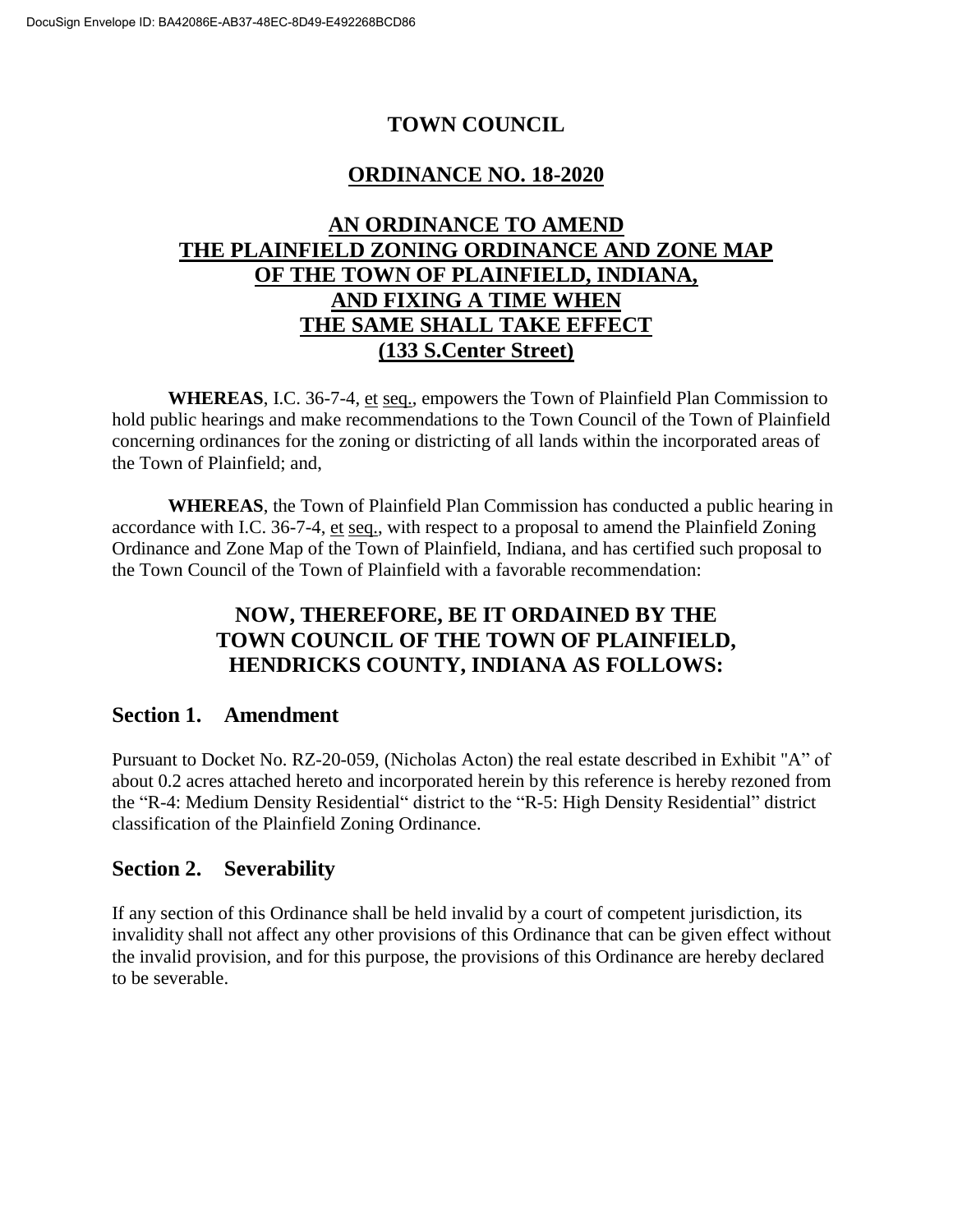### **Section 3. Effective Date**

This Ordinance shall be effective within the incorporated areas of the Town of Plainfield, Hendricks County, Indiana upon its adoption by the Town Council of the Town of Plainfield, as provided in I.C. 36-7-4.

Passed and adopted by the Town Council of the Town of Plainfield, Indiana, on this \_\_\_\_\_ day of  $\frac{8/13/2020}{\sqrt{10}}$ , 2020.

#### **TOWN COUNCIL, TOWN OF PLAINFIELD HENDRICKS COUNTY, INDIANA**

DocuSianed by:

Robin G. Brandgard

Robin G. Brandgard, President

-DocuSigned by:

Bill Kirchoff<br>——78660864F50486

Bill Kirchoff, Vice President

DocuSigned by:

teent Mephail

Kent McPhail

-DocuSigned by:

Van Bridget Dan Bridget

DocuSigned by:

\_\_\_\_\_\_\_\_\_\_\_\_\_\_\_\_\_\_\_\_\_\_\_\_\_\_\_\_\_\_\_\_\_\_\_\_\_

Lance Angle

ATTESTED BY:

DocuSigned by:  $VUUV$   $J.$   $100000$ 

Mark J. Todisco, Clerk Treasurer, of the Town of Plainfield, Indiana